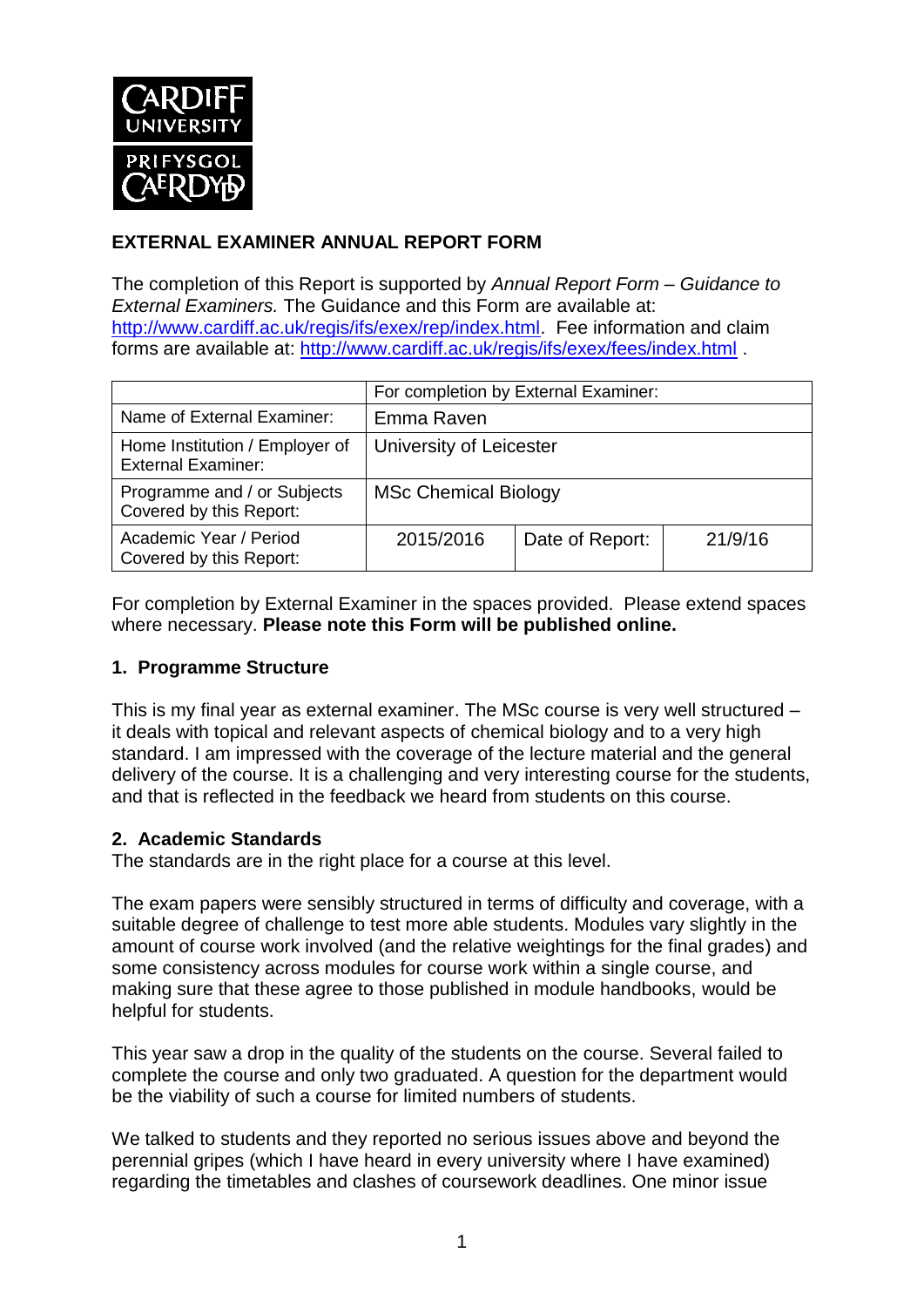which they did raise was that course convenors were not always immediately aware that the MSc students were part of "their" module: some attention to this would help the students to feel more "included".

### **3. The Assessment Process**

The marking is precisely annotated, giving full explanations for marking allocations. Marking schemes are clear and properly adhered to. The marking of the project reports (always the most difficult to mark reliably) has been tightened up in recent years with the introduction of more structured marking schemes for different aspects of the project. I found the marking of the projects to be well done.

I checked numerous scripts and project reports and could find no errors in the marking and assessments.

There was an issue this year with the CHT228 paper, which had a low module average for the cohort of MSc chemical biology students. They clearly find the module very testing, perhaps having not been as well initiated to the course as other u/g students on the course who may have attended other synthetic/organic modules in years 1-3. These students would benefit from access to the tutorials and workshops for this course.

There was also an issue with the CH214 paper at resit level, which had very poor results. Perhaps the department could make sure in future years that papers are sensibly structured to allow weaker students a chance to gain at least a few marks.

### **4. Year-on-Year Comments**

Overall, I am happy with the academic content of the course and its delivery.

As far as the Department is concerned, this year I observed that the process of collating all marks, correctly and on time, is hugely demanding and puts pressure on the module convenors at a very busy time of year. I had not noticed this in my previous two years of examining this same course, and I take it to be a consequence of increased workloads for all staff in the School of Chemistry arising from increased students numbers. I mention this, not as a criticism of the course or the process, nor because I think that it affects the quality of the provision delivered to students (which it did not, this year), but because of the potential for this to affect the examination process in the future if a bad error/delay ever creeps in and is not caught in time. There is the additional issue, raised above, about the efficiencies of teaching small numbers of students on masters courses, rather than focussing on the core business of teaching undergraduates.

In terms of the examination board itself and the interactions with the externals, I did notice this year that there were glitches (for example slipping of the timetable for delivery of exam papers to me, plus some marks arriving only just in the nick of time), and I think some tightening up of the process in terms of preparation before the externals arrive would make the process much more fluent and would better reflect the obvious effort that the Department makes for this cohort of students.

## **5. Preparation / Induction Activity (for new External Examiners only)**

N/a.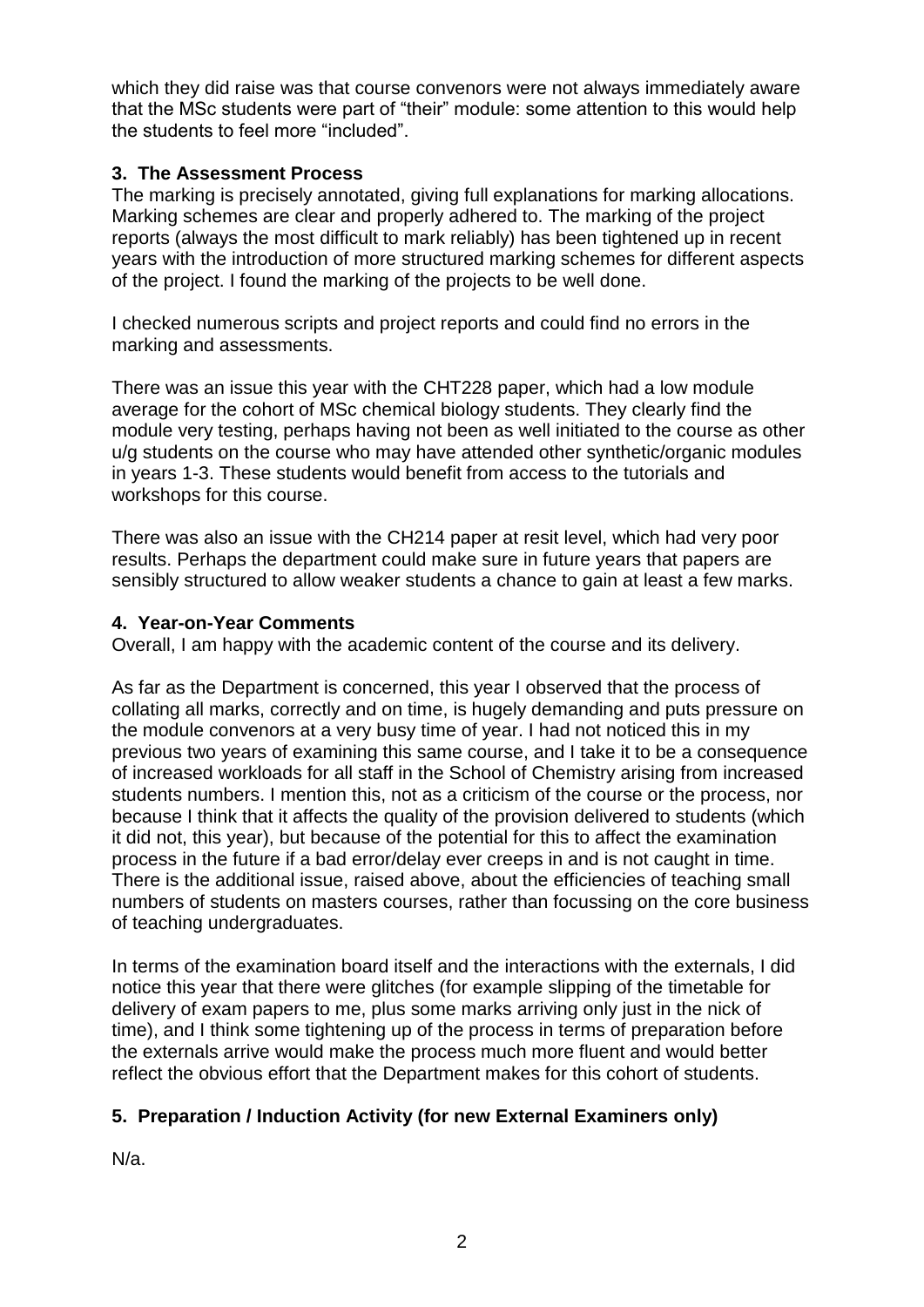# **6. Noteworthy Practice and Enhancement**

None identified.

# **7. Appointment Overview (for retiring External Examiners only)**

I addressed that above in section 4.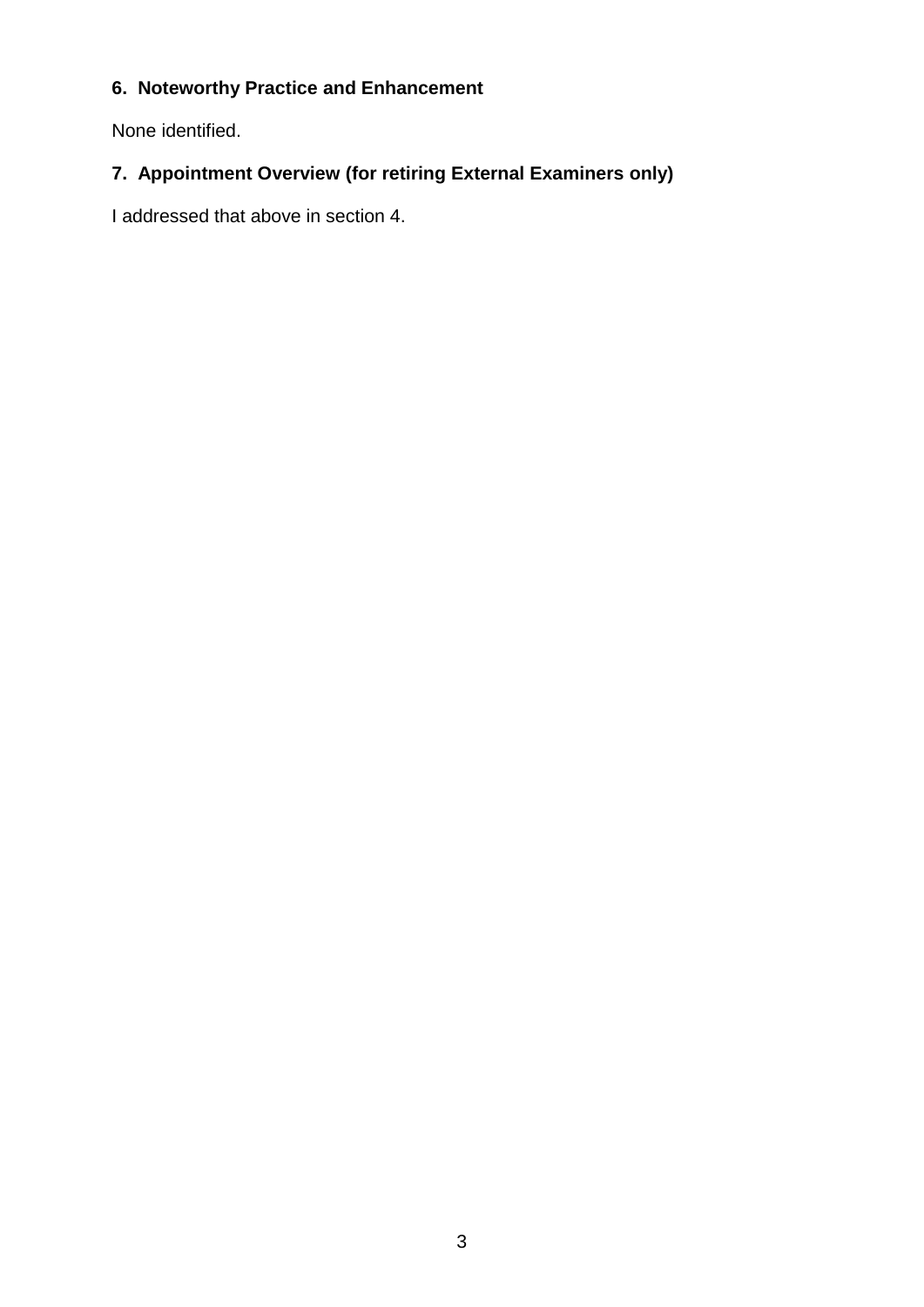# **8. Annual Report Checklist**

Please include appropriate comments within Sections 1-7 above for any answer of 'No'.

|                                              |                                                                                                                                                             | <b>Yes</b><br>(Y)                           | <b>No</b><br>(N) | N/A<br>(N/A) |
|----------------------------------------------|-------------------------------------------------------------------------------------------------------------------------------------------------------------|---------------------------------------------|------------------|--------------|
| <b>Programme/Course Information</b>          |                                                                                                                                                             |                                             |                  |              |
| 8.1                                          | Did you receive sufficient information about the Programme and<br>its contents, learning outcomes and assessments?                                          | y                                           |                  |              |
| 8.2                                          | Were you asked to comment on any changes to the assessment<br>of the Programme?                                                                             |                                             | n                |              |
| <b>Draft Examination Question Papers</b>     |                                                                                                                                                             |                                             |                  |              |
| 8.3                                          | Were you asked to approve all examination papers contributing<br>to the final award?                                                                        | y                                           |                  |              |
| 8.4                                          | Were the nature, spread and level of the questions appropriate?                                                                                             | У                                           |                  |              |
| 8.5                                          | Were suitable arrangements made to consider your comments?                                                                                                  | y                                           |                  |              |
|                                              | <b>Marking Examination Scripts</b>                                                                                                                          |                                             |                  |              |
| 8.6                                          | Did you receive a sufficient number of scripts to be able to assess<br>whether the internal marking and classifications were appropriate<br>and consistent? | y                                           |                  |              |
| 8.7                                          | Was the general standard and consistency of marking<br>appropriate?                                                                                         | y                                           |                  |              |
| 8.8                                          | Were the scripts marked in such a way as to enable you to see<br>the reasons for the award of given marks?                                                  | У                                           |                  |              |
| 8.9                                          | Were you satisfied with the standard and consistency of marking<br>applied by the internal examiners?                                                       | y                                           |                  |              |
| 8.10                                         | In your judgement, did you have the opportunity to examine a<br>sufficient cross-section of candidates' work contributing to the<br>final assessment?       | y                                           |                  |              |
|                                              | <b>Coursework and Practical Assessments</b>                                                                                                                 |                                             |                  |              |
| 8.11                                         | Was the choice of subjects for coursework and / or practical<br>assessments appropriate?                                                                    | y                                           |                  |              |
| 8.12                                         | Were you afforded access to an appropriate sample of<br>coursework and / or practical assessments?                                                          | y                                           |                  |              |
| 8.13                                         | Was the method and general standard of assessment<br>appropriate?                                                                                           | У                                           |                  |              |
| 8.14                                         | Is sufficient feedback provided to students on their assessed<br>work?                                                                                      | I was<br>not<br>asked<br>to look<br>at that |                  |              |
| <b>Clinical Examinations (if applicable)</b> |                                                                                                                                                             |                                             |                  |              |
| 8.15                                         | Were satisfactory arrangements made for the conduct of clinical<br>assessments?                                                                             |                                             |                  |              |
|                                              | <b>Sampling of Work</b>                                                                                                                                     |                                             |                  |              |